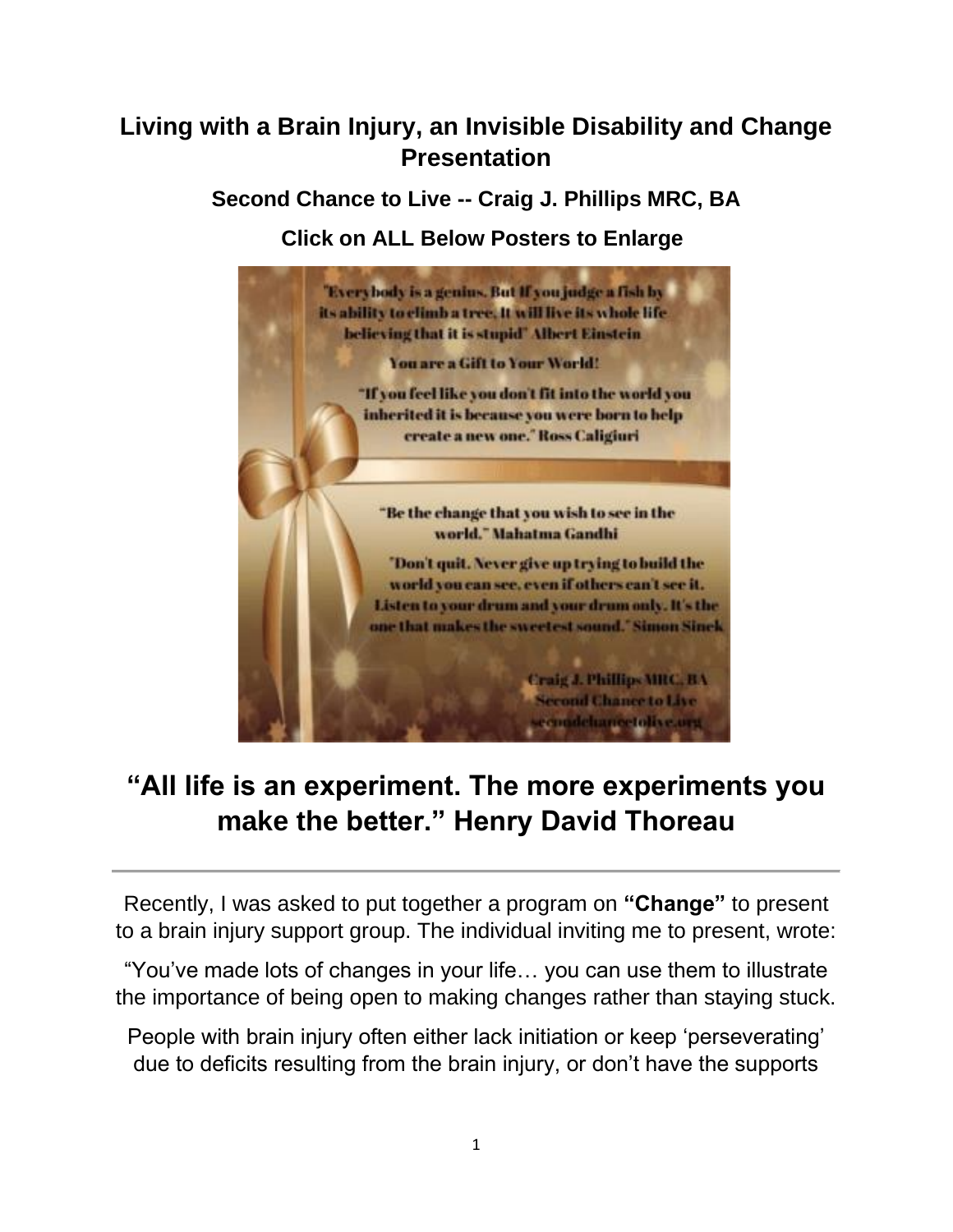they need to help them make the change, or due to PTSD or other anxieties are fearful to make the next leap or take the next step."

## **You make a Huge Difference**

**"We convince by our presence." Walt Whitman**

**"Those who danced were thought to be quite insane by those who could not hear the music." Angela Monet**

**"Do not go where the path may lead, go instead where there is no path and leave a trail." Ralph Waldo Emerson**

**"Here's to the crazy ones. The misfits. The rebels. The troublemakers. The round pegs in the square holes. The ones who see things differently. They're not fond of rules. And they have no respect for the status quo. You can quote them, disagree with them, glorify or vilify them. About the only thing you can't do is ignore them. Because they change things. They push the human race forward. And while some may see them as the crazy ones, we see genius. Because the people who are crazy enough to think they can change the world, are the ones who do." Steve Jobs**

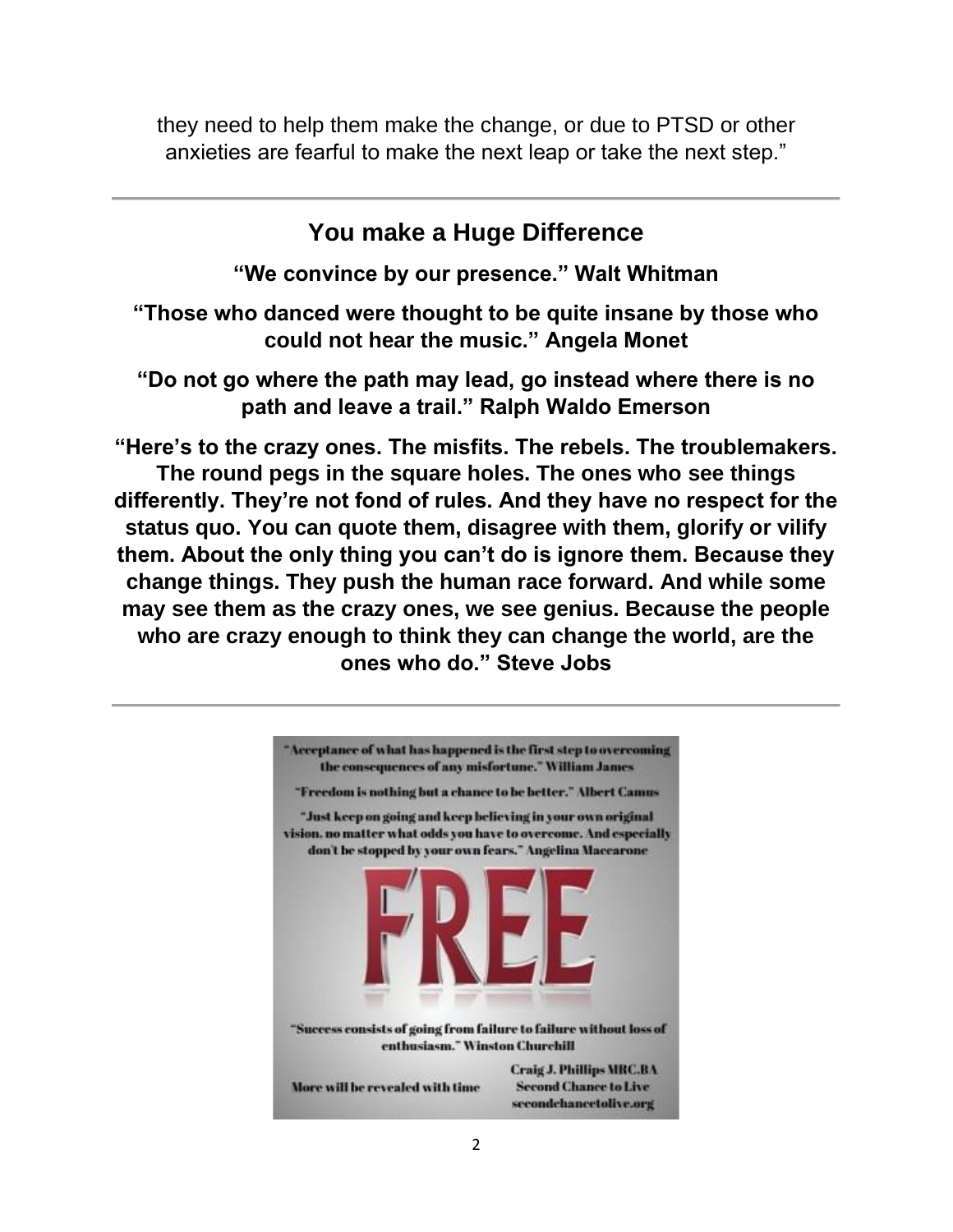### **Accepting what I Can Not Change**

In my experience, as I have shared through my presentations, I needed to grieve what I could not change, before I was able to get to a place of accepting what I could not change. (Confronting my denial, experiencing my anger, trying to bargain my way out of changing what could not be changed, being depressed by realizing I could not change what I could not change, BEFORE I could get to a place of being able to accept what I could not change. Change then became the "door" or "portal" to possibilities and a "window" to **HOPE**.

#### **"When one door of happiness closes, another opens; but often we look so long at the closed door that we do not see the one which has been opened for us." Helen Keller**

**"Don't quit. Never give up trying to build the world you can see, even if others can't see it. Listen to your drum and your drum only. It's the one that makes the sweetest sound." Simon Sineck**

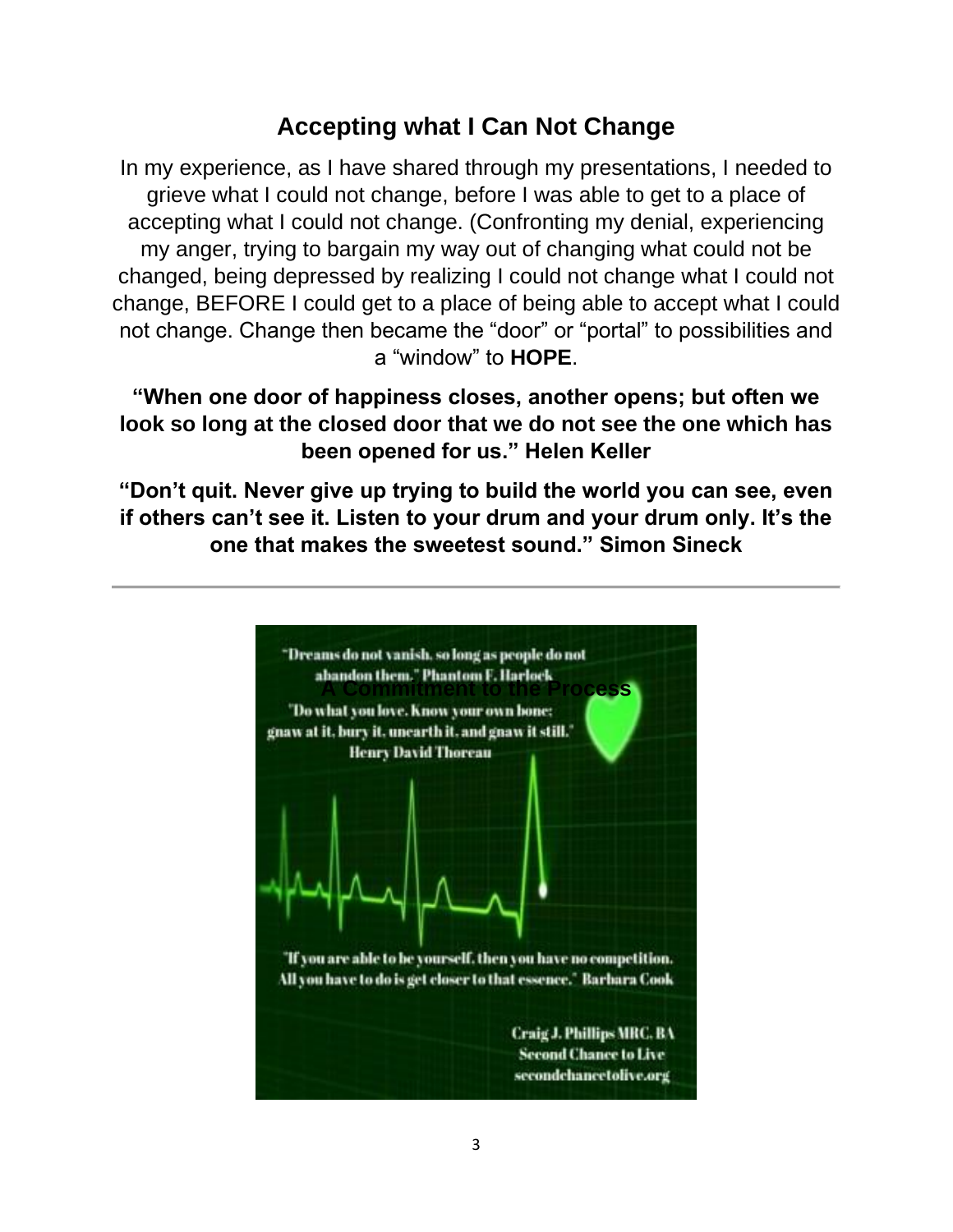## **A Choice to Do Something Different**

In my experience, this was a process that took time for me to be able to realize that I had a CHOICE to do something **DIFFERENT**. In my experience, I found that there were no **short cuts**, **silver bullets** or **magic potions** that helped me in this process. The process, just took what it took.

That is what I surmise is going to be needed by anyone who experiences **CHANGE**. And they need to be committed to the process. Accepting what I cannot change does not mean that I like "IT" – the impact of my brain injury, stroke, PTSD or otherwise.

Accepting "IT" means I move forward with my life to create my new normal — a little at a time.

**"You were born to win, but to be a winner, you must plan to win, and expect to win." Zig Ziglar**

**"I am only one, but I am one. I cannot do everything, but I can do something. And I will not let what I cannot do interfere with what I can do." Helen Keller**

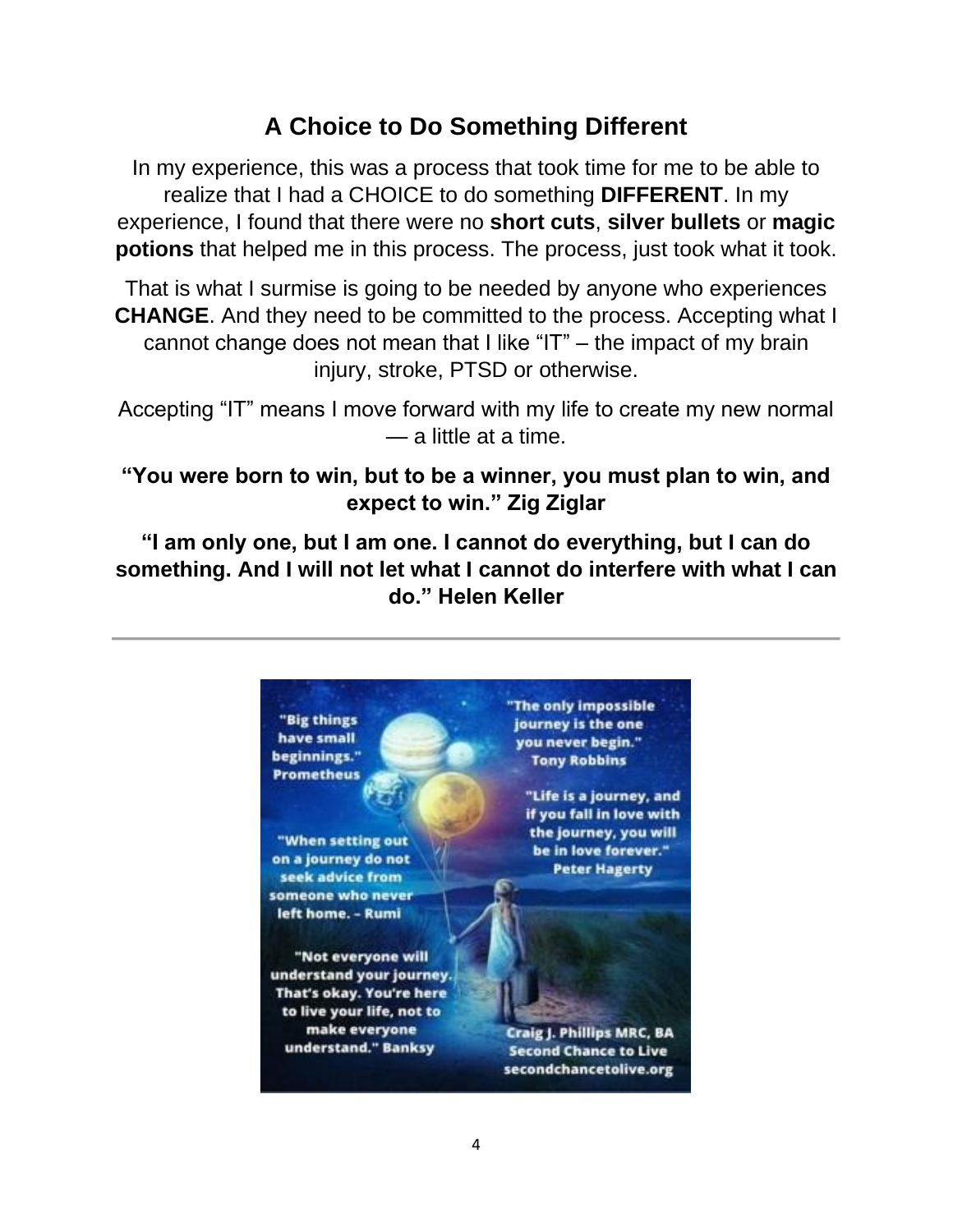## **Accepting Ourselves when Other People Can Not**

In my experience, I discovered that there were people who did not or could not accept me in my new reality after my brain injury. **[Brain Injury —](https://secondchancetolive.org/2016/07/02/brain-injury-feel-misunderstood-shunned/) Why [do I Feel so Misunderstood and Shunned?](https://secondchancetolive.org/2016/07/02/brain-injury-feel-misunderstood-shunned/)**. And, they did not want me to change, because they too would need to change.

Understanding this reality helped me to accept my reality, make changes, and stop fighting with and against myself. Accepting my reality helped me to move forward with my life, run my own race, stay in my lane and let people believe what they need to believe.

**"Not everyone will understand your journey. That's okay. You're here to live your life, not to make everyone understand." Banksy**

**"I was told over and over again that I would never be successful, that I was not going to be competitive and the technique was simply not going to work. All I could do was shrug and say "We'll just have to see". Dick Fosbury**



**Time takes Time**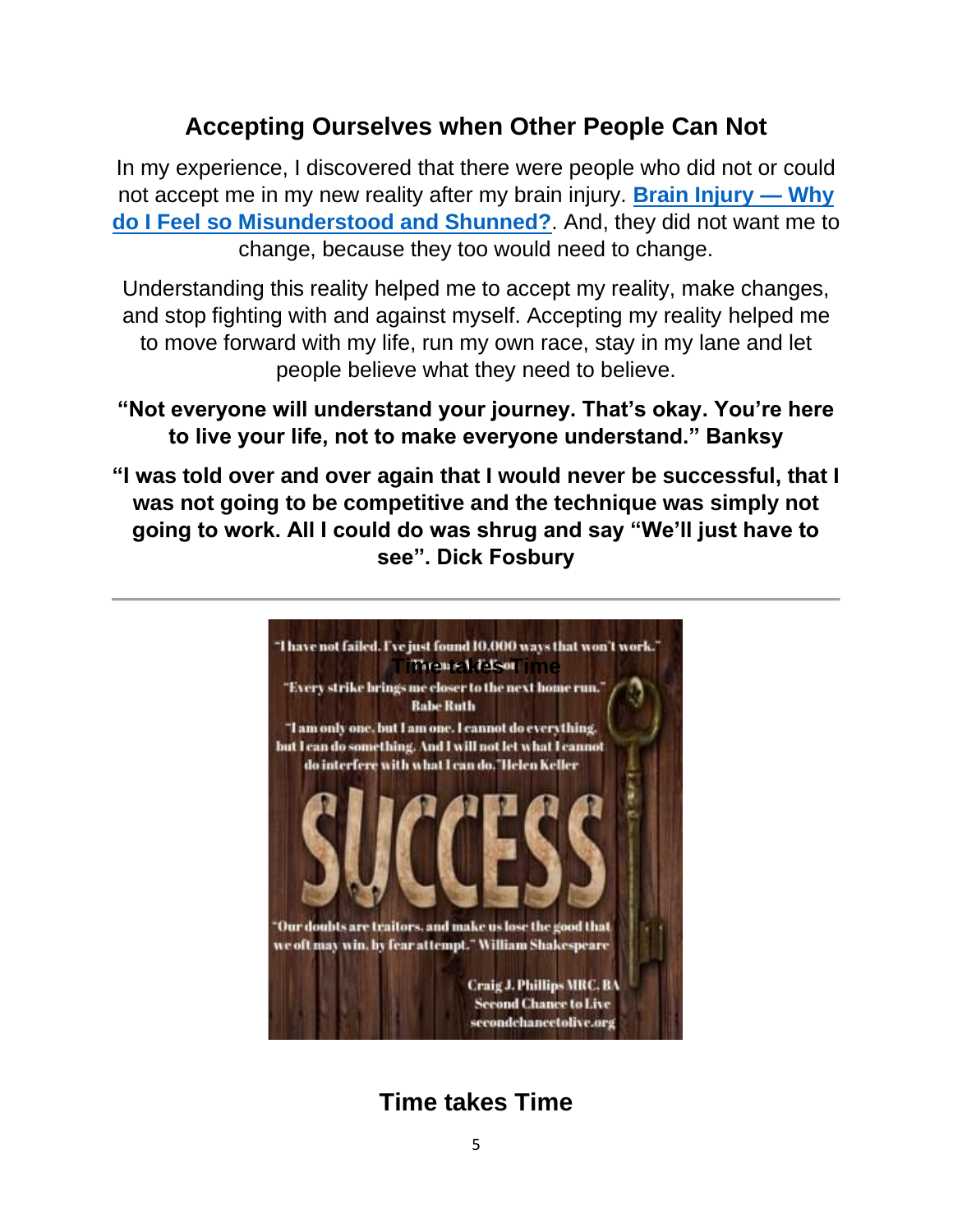Each of my **[8 presentations](https://secondchancetolive.org/brain-injury-support-keynote-presentations-through-zoom/)** give ways to overcome cognitive and emotional changes after brain injury, **BUT** this process just takes time.

LOTS of TIME, as shared in my presentation, **[Neuroplasticity, Setting](https://secondchancetolive.org/wp-content/uploads/2022/02/Neuroplasticity-Setting-Goals-and-Creating-Hope-After-Brain-Injury-and-Stroke-Power-Point-Presentation-February-16-2022-1.pdf)  [Goals and Creating Hope After Brain Injury and Stroke](https://secondchancetolive.org/wp-content/uploads/2022/02/Neuroplasticity-Setting-Goals-and-Creating-Hope-After-Brain-Injury-and-Stroke-Power-Point-Presentation-February-16-2022-1.pdf)**.

Learning skills and skill sets to improve brain and body connections takes time and lots of repetitions. Time and repetitions at my own rate and pace. Time and repetition through my own learning style.

**"Every strike brings me closer to the next home run." Babe Ruth**

**"I have not failed. I've just found 10,000 ways that won't work." Thomas Edison**



# **A Commitment to Self-Advocacy**

In my presentation, **[Believing in Ourselves through Self-Advocacy —](https://secondchancetolive.org/wp-content/uploads/2022/03/Believing-in-Ourselves-through-Self-Advocacy-Owning-Our-Power-Presentation-Craig-J.-Philllips-MRC-BA-4.pdf) A [Guide to Owning Our Power after Brain Injury and Stroke](https://secondchancetolive.org/wp-content/uploads/2022/03/Believing-in-Ourselves-through-Self-Advocacy-Owning-Our-Power-Presentation-Craig-J.-Philllips-MRC-BA-4.pdf)**, I speak to the need for the individual to advocate for themselves in mind, body, spirit, soul and emotions.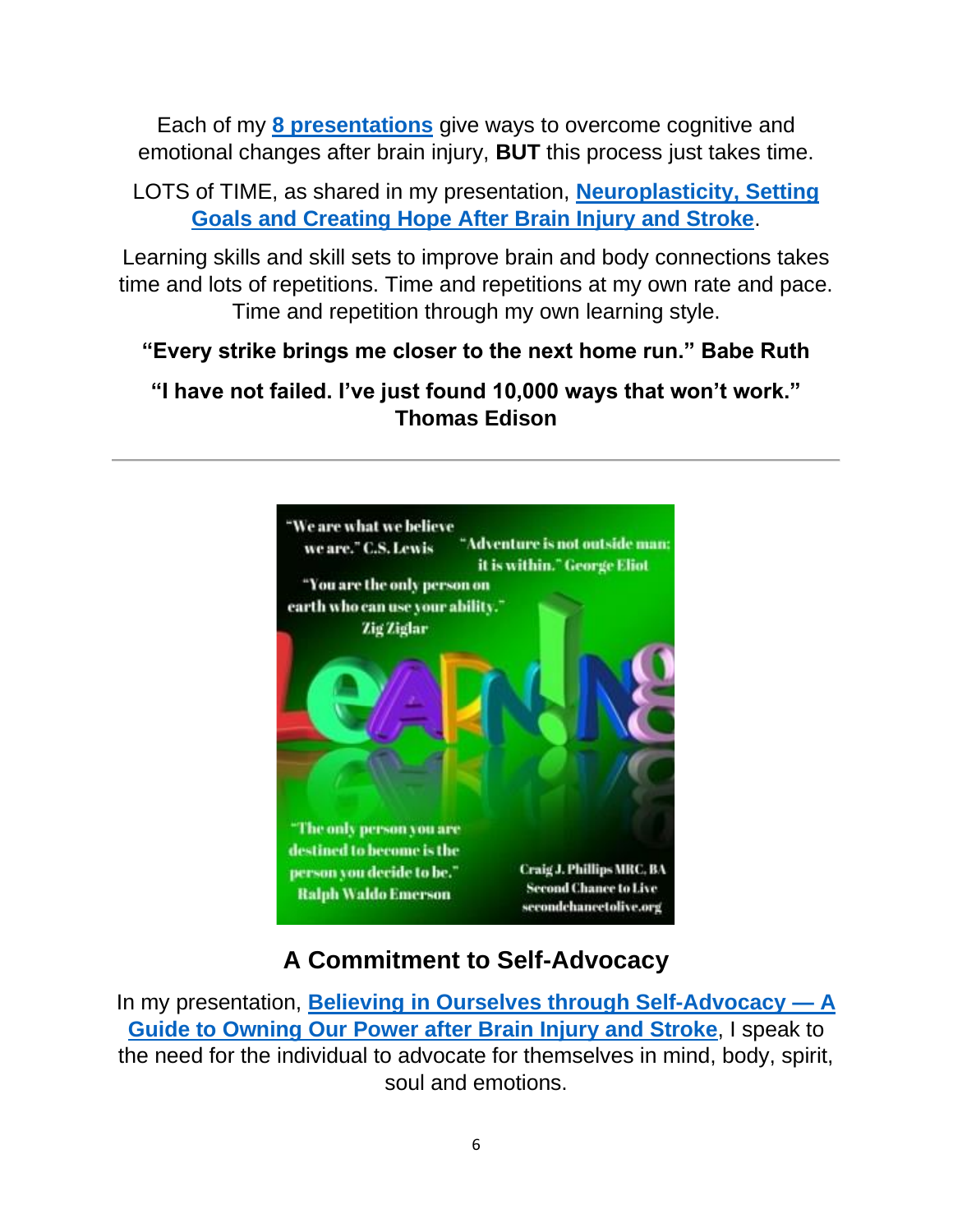Because of the changes (often hard to understand by an individual living with a brain injury) making these changes in their mind, body, spirit, soul and body is essential.

#### **"Research your own experience. Absorb what is useful, reject what is useless and add specifically your own creation." Bruce Lee**

**"Ability is what you're capable of doing. Motivation determines what you do. Attitude determines how well you do it." Lou Holtz**



## **Running Our Own Race — Staying in Our Own Lane**

Recently, I wrote the article, **Living with a Brain Injury and an Invisible Disability — How are You Defining Success?** In my experience, I have come to realize that defining success is a lifelong process. A lifelong process that I tweak along the way. One lesson and opportunity at a time. See my article by clicking on: **[Living with a Brain Injury and an Invisible](https://secondchancetolive.org/2022/05/11/living-with-a-brain-injury-and-an-invisible-disability-how-are-you-defining-success/)  Disability — [How are You Defining Success?](https://secondchancetolive.org/2022/05/11/living-with-a-brain-injury-and-an-invisible-disability-how-are-you-defining-success/)**

**"Create your own visual style…let it be unique for yourself and yet identifiable for others." Orson Welles**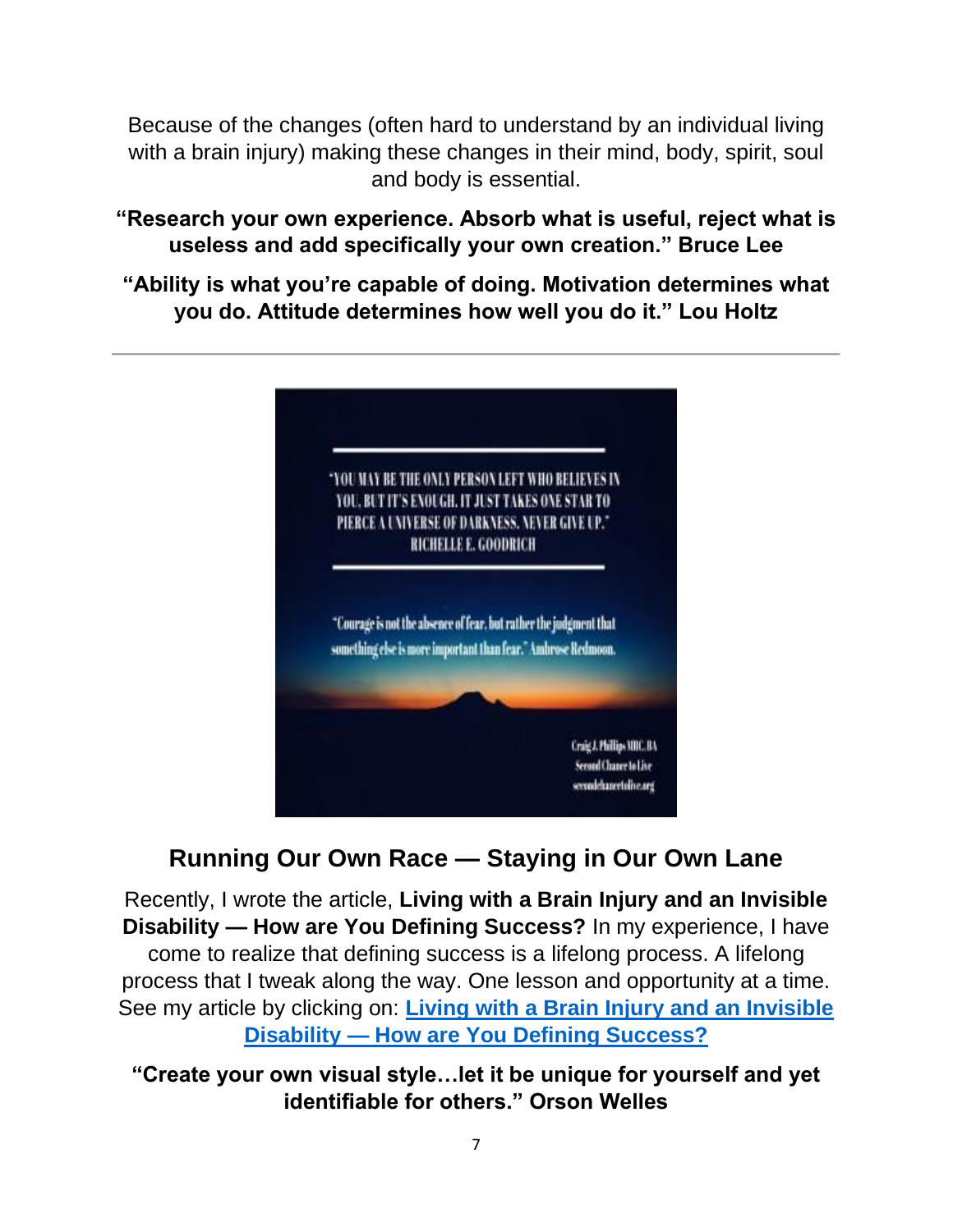**"You may be the only person left who believes in you, but it's enough. It just takes one star to pierce a universe of darkness. Never give up." Richelle E. Goodrich**



## **We Are Not Alone in this Process**

Several months ago, I compiled **12 Ways to Enhance My Life, Well-being and Relationships** to share what has helped me in the pursuit of my destiny. Below is a link to the **12 Ways** that have helped me in the pursuit of my destiny, one day at a time. **[12 Ways to Enhance Our Lives, Well-](https://secondchancetolive.org/wp-content/uploads/2022/05/12-Ways-to-Enhance-Our-Lives-Well-Beings-and-Relationships-after-a-Brain-Injury-Presentation.pdf)[Beings and Relationships after a Brain Injury and Stroke](https://secondchancetolive.org/wp-content/uploads/2022/05/12-Ways-to-Enhance-Our-Lives-Well-Beings-and-Relationships-after-a-Brain-Injury-Presentation.pdf)**

**"Believe in yourself, go after your dreams and don't let anyone put you in a box." Daya**

**"Purpose is about a process and a journey, not a destination. I cannot know until I know and knowing just takes what it takes. There are no "silver bullets" or "magic potions".** 

**By accepting that reality, I am given the gift of knowing by not giving up. I am given the gift of knowing by trusting the process, a loving God and myself." Craig J. Phillips MRC, BA**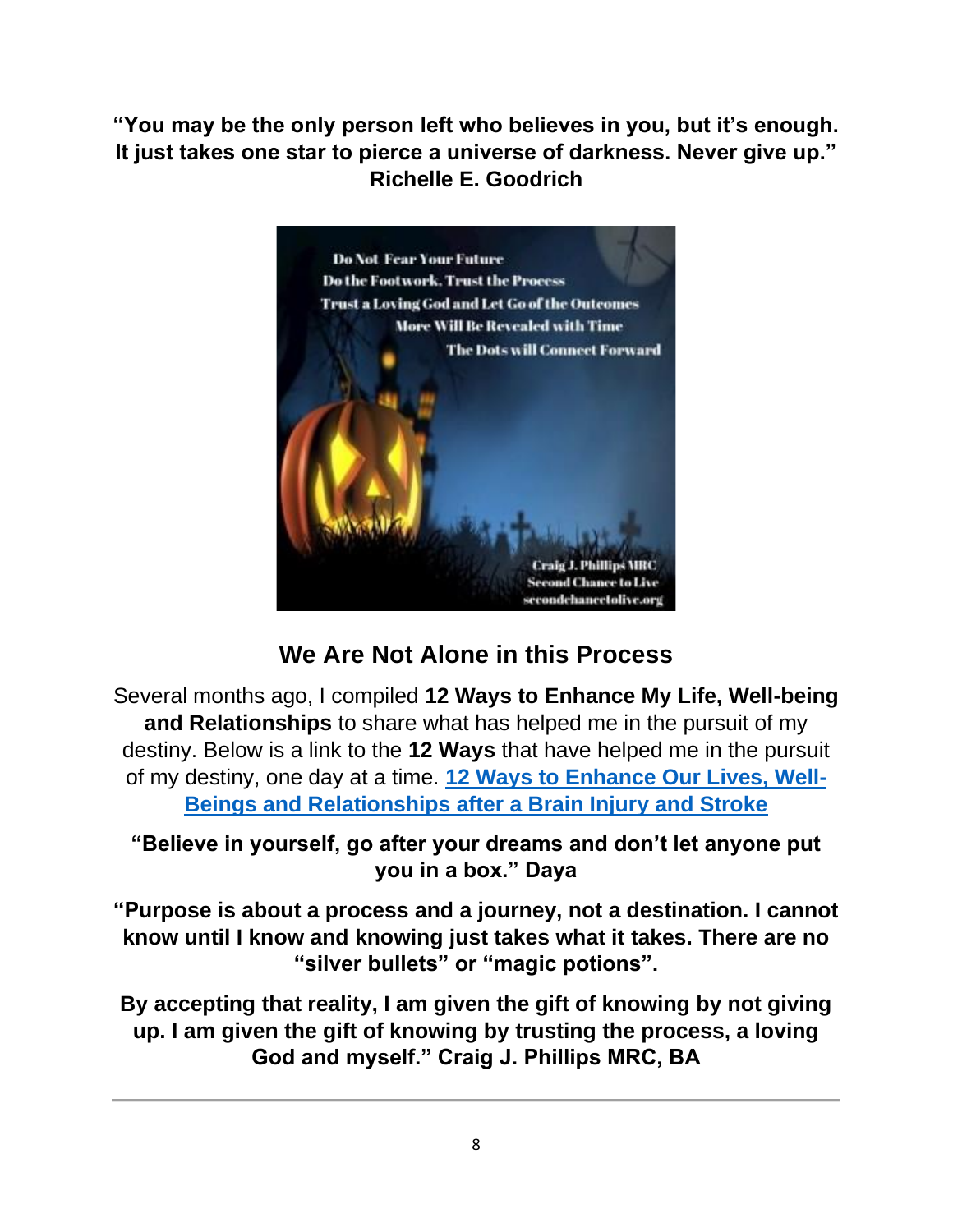## **Walking Down a Different Street**

The below poem illustrates that the process, many times, just takes what it takes. Takes what It takes to realize that I can make different choices. I can do something different to get different results in my life.



#### **There Is a Hole in My Sidewalk**

By Portia Nelson

#### **Autobiography in Five Short Chapters**

#### **Chapter One**

I walk down the street. There is a deep hole in the sidewalk. I fall in. I am lost…I am helpless. It isn't my fault. It takes forever to find a way out.

#### **Chapter Two**

I walk down the street. There is a deep hole in the sidewalk.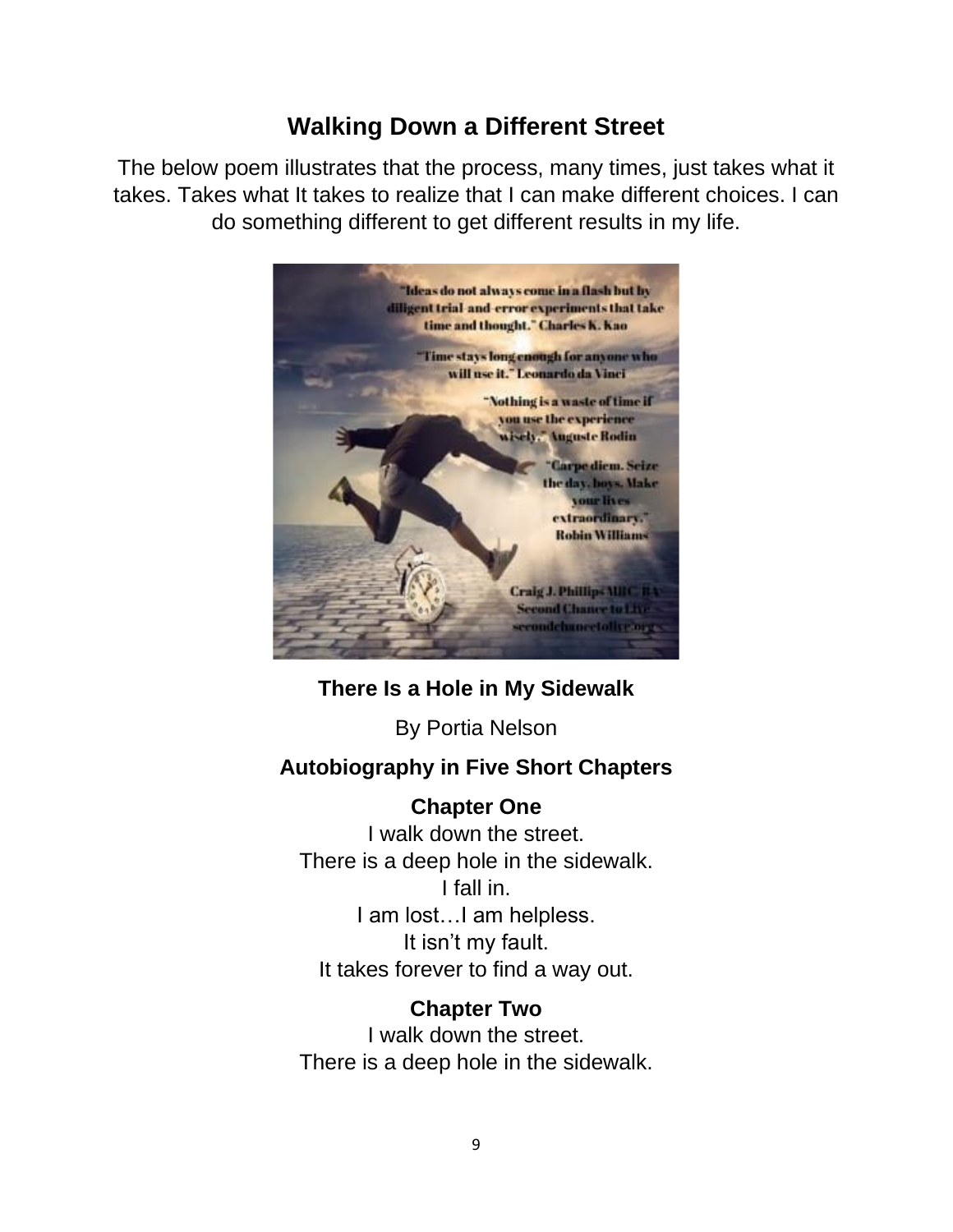I pretend that I don't see it. I fall in again. I can't believe I am in this same place.

But, it isn't my fault. It still takes a long time to get out.

#### **Chapter Three**

I walk down the same street. There is a deep hole in the sidewalk. I see it is there. I still fall in…it's a habit…but, My eyes are open I know where I am It is my fault. I get out immediately,

#### **Chapter Four**

I walk down the same street. There is a deep hole in the sidewalk. I walk around it.

> **Chapter Five** I walk down another street.

**"Dreams do not vanish, so long as people do not abandon them." Phantom F. Harlock**

**"Courage is not the absence of fear, but rather the judgement that something is more important than fear." Ambrose Redmon**